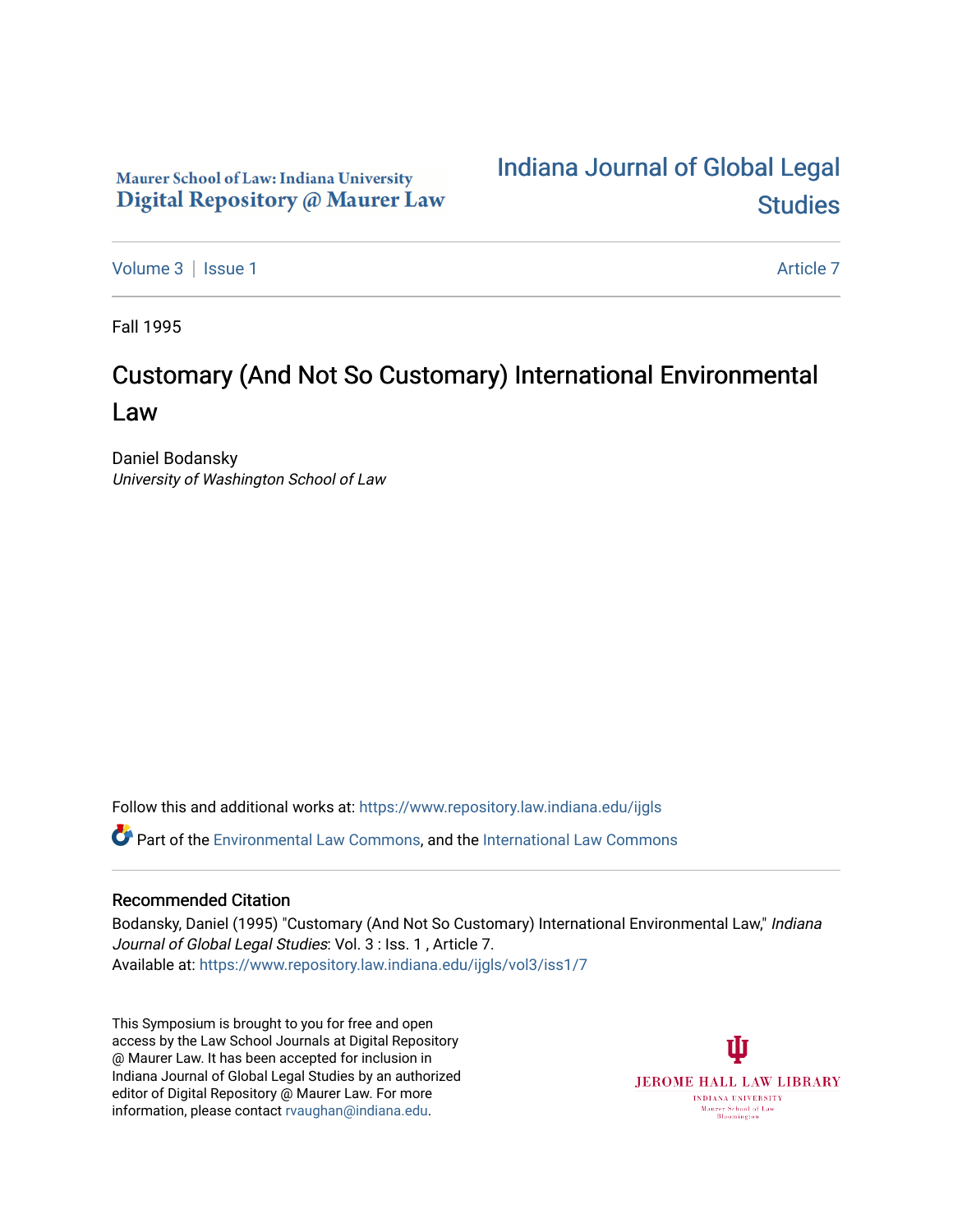## **Customary (and Not So Customary) International Environmental Law**

#### **DANIEL** BODANSKY"

*In this article, Professor Bodansky examines the creation and importance of customary international law. He suggests that the debate over the legal status of any given norm may be misplaced Instead, he suggests that international lawmakers should spend their time and energy incorporating norms, regardless of their true status, into "concrete treaties and actions." The author begins his discussion by providing a working definition of customary international law. He asserts that such law can be based not just on uniformities of state behavior, as is traditionally held, but also on regularities in behavior. Thus, customary international law can be formed even when states do not fully comply with a particular norm. Next, Professor Bodansky contends that state declarations may be just as indicative and useful in uncovering customary international law as state behavior. But the author goes on to state that such "declarative law" does not and should not carry the same weight as customary norms based on state behavior. Because such norms are "nonlegal, "courts and other arbiters cannot enforce them against a state. The author concludes, however, that these non-legal norms may play a significant role in setting the terms of the debate, especially in negotiations between states. These norms can then be incorporated into treaties and other international agreements, making them more concrete and enforceable. Ultimately, as the author states, the international community should spend less time debating a norm's legal status and more time translating general norms into enforceable treaties.*

**<sup>\*</sup>** Professor of Law, University of Washington School of Law. **1** would like to thank Joan Fitzpatrick and André Nollkaemper for their very helpful comments.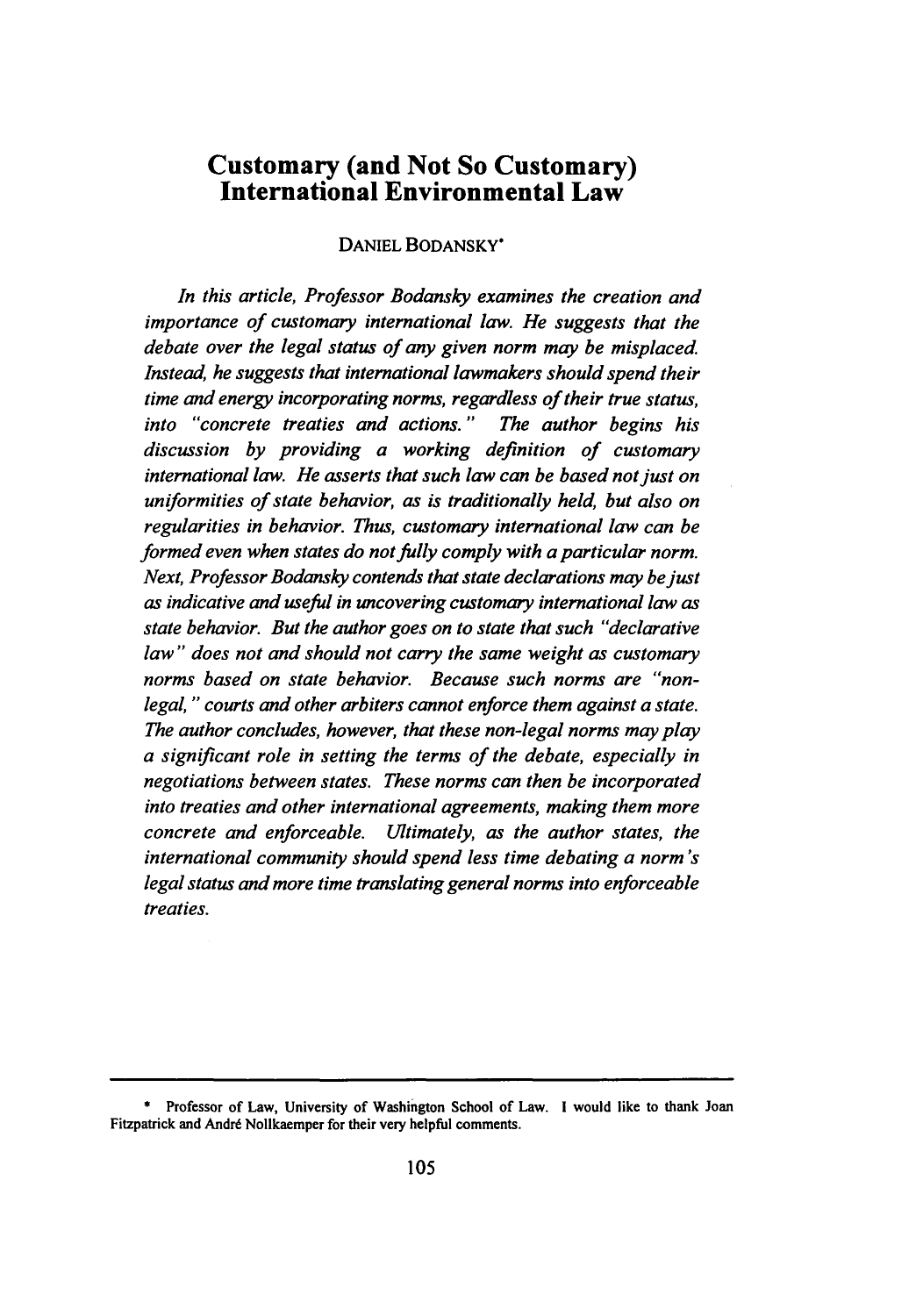#### GLOBAL **LEGAL** STUDIES JOURNAL

Recent years have witnessed a proliferation of international environmental agreements.' For each new environmental problem, a new treaty is negotiated: depletion of the stratospheric ozone layer,<sup>2</sup> transboundary movements of hazardous wastes,<sup>3</sup> climate change,<sup>4</sup> the loss of biological diversity,<sup>5</sup> desertification, and so on.<sup>6</sup> Although, the efficacy of these treaties remains an open question,<sup>7</sup> and their relative benefits versus soft law instruments are poorly understood,<sup>8</sup> most scholars consider treaties to be the preeminent method of international environmental lawmaking. Through the negotiation of treaties, states may develop detailed substantive rules and international supervisory machinery to address particular environmental problems.<sup>9</sup>

The growing importance of treaties suggests a diminished role for customary international environmental law. Nevertheless, many writers still consider custom an important source of international environmental law." Claims like the following **by** the distinguished German scholar Rfidiger Wolfrum are not infrequent: "There is agreement in international law that, in general, transfrontier damage is prohibited. This prohibition has essentially

<sup>1.</sup> Since **1980,** the **UNEP** treaty register has increased from 102 to 164. **UNITED NATIONS** ENVIRONMENT PROGRAM, REGISTER **OF** INTERNATIONAL TREATIES **AND** OTHER AGREEMENTS IN THE **FIELD** OF THE ENVIRONMENT (1993); *see also* Robert W. Hahn & Kenneth R. Richards, *The Internationalization of Environmental Regulation,* 30 HARV. **INT'L** L.J. 421,424 (1989).

<sup>2.</sup> Vienna Convention for the Protection of the Ozone Layer, Mar. 22, 1985, T.I.A.S. 11097, 26 I.L.M. 1529 (1987); Montreal Protocol on Substances that Deplete the Ozone Layer, Sept. 16, 1987, 26 I.L.M. 1550(1987).

<sup>3.</sup> Basel Convention on the Control of Transboundary Movements of Hazardous Wastes and Their Disposal, Mar. 22, 1989, U.N.E.P. Doc. **IG. 80/3.**

<sup>4.</sup> U.N. Conference on Environment and Development: Framework Convention on Climate Change, May 9, 1992,31 I.L.M. 849.

<sup>5.</sup> U.N. Conference on Environment and Development: Convention on Biological Diversity, *opened for signature* June 5,1992, 31 I.L.M. 818.

**<sup>6.</sup>** Convention to Combat Desertification in Those Countries Experiencing Serious Drought and/or Desertification, Particularly in Africa, *opened for signature* Oct. 14, 1994, U.N. Doc. A/AC.241/15/Rev.7, 33 I.L.M. 1328 (1994).

<sup>7.</sup> Thomas Bernauer, *The Effectiveness of International Environmental Institutions: How We Might Learn More,* 49 **INT'L** ORG. **351** (1995).

*<sup>8.</sup> Environmental Law: When Does It Make Sense to Negotiate International Agreements?,* 87 PROC. AM. SOC'Y **INT'L** L. **377** (1993); Michael Bothe, *Legal and Non-Legal Norms-A Meaningful Distinction in International Relations?,* **11 NETH.** Y.B. **INT'L** L. 65 (1980).

*<sup>9.</sup> E.g.,* **PATRICIA W. BIRNIE &** ALAN **E.** BOYLE, **INTERNATIONAL** LAW **AND** THE ENVIRONMENT **11,** 84-85 (1992); Oscar Schachter, *The Emergence of International Environmental Law,* 44 J. INT'L AFF. 457, 470(1991).

**<sup>10.</sup>** BIRNIE, *supra* note **9,** at 87; *see also* Pierre-Marie Dupuy, *Overview of the Existing Customary Legal Regime Regarding International Pollution, in* INTERNATIONAL **LAW AND** POLLUTION 61 (Daniel B. Magraw ed., 1991); RESTATEMENT (THIRD) OF **THE** FOREIGN RELATIONS LAW OF **THE** UNITED STATES §§ 601-604 (1987).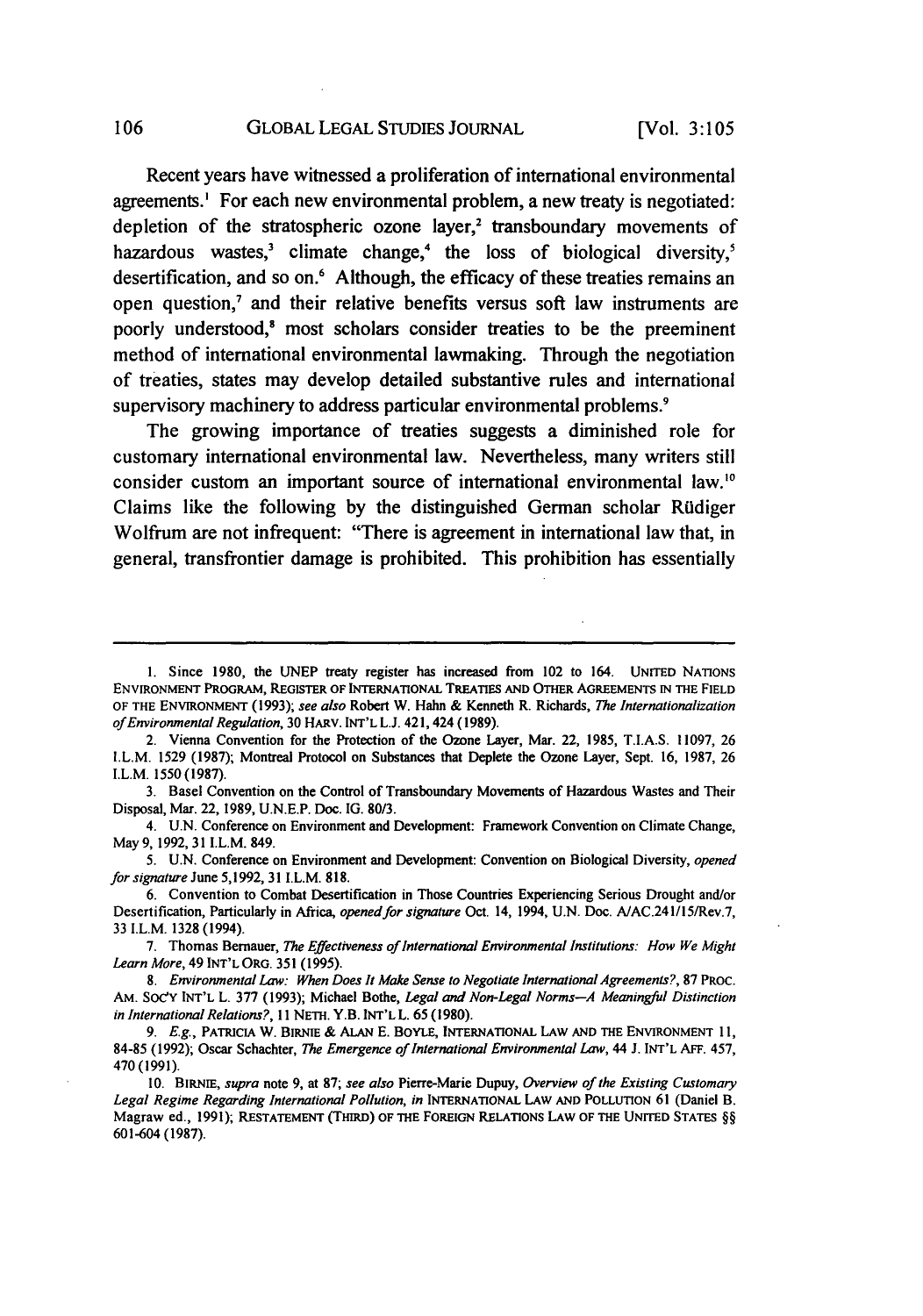been developed under customary international law."<sup>11</sup> Scholars have asserted, for example, that whales have an emerging right to life under customary international law;<sup>12</sup> that states must take steps to protect endangered species:<sup>13</sup> and, more generally, that states have a duty to provide notice and engage in consultations concerning activities that may cause transboundary harm.<sup>14</sup> Meanwhile, expert groups have spent considerable time and effort attempting to codify what they regard as the customary norms of international environmental  $law$ <sup>15</sup>

True to their disciplinary training, international legal scholars tend to place importance on whether a norm represents customary international law and have spilled much ink debating whether particular environmental norms have achieved this status. **I** recently participated in one such debate concerning the customary law status of the so-called "precautionary principle."<sup>16</sup>

In this essay, **I** wish to step back and ask two broader questions: First, what do we mean when we say that a norm is part of customary international law? Second, does it matter whether a norm has achieved this status and, if so, why? **My** preliminary conclusion is that much less is at stake than is ordinarily supposed. Rather than continue arguing whether a particular environmental norm is part of customary international law, international legal scholars might do better to invest their time elsewhere.

**<sup>11.</sup>** Rudiger Wolfrum, *Purposes and Principles of International Environmental Lav,* 33 GER. Y.B. INT'L L. 308, 309 (1990). *See also id* at 310 (Stockholm Principle 21 "is more than a policy programme, it has to be regarded rather as a restatement of international customary law."); BIRNIE & BOYLE, *supra* note 9, at 89 ("It is beyond serious argument that states are required by international law to take adequate steps to control and regulate sources of serious global environmental pollution or transboundary harm within their territory or subject to their jurisdiction."); Dupuy, *supra* note 10, at 63 (arguing obligation to prevent transfrontier pollution is "well-established").

<sup>12.</sup> Anthony D'Amato & Sudhir K. Chopra, *Whales: Their Emerging Right to Life,* 85 AM. J. INT'L L. 21 (1991).

<sup>13.</sup> Michael J. Glennon, *Has International Law Failed the Elephant?,* 84 AM. J. INT'L L. 1, 30 (1990).

<sup>14.</sup> *See* Wolfrum, *supra* note **11,** at 313; RESTATEMENT, *supra* note 10, **§** 601, comment e; cf Daniel G. Partan, *The "Duty to Inform" in International Environmental Law,* 6 B.U. INT'L L.J. 43, 83 (1988) (duty to inform "has finally emerged as a legal duty of all states under general international law," although its customary law status open to doubt).

<sup>15.</sup> *See, e.g.,* EXPERTS GROUP ON ENVIRONMENTAL LAW OF THE WORLD COMMISSION ON ENVIRONMENT AND DEVELOPMENT, ENVIRONMENTAL PROTECTION AND SUSTAINABLE DEVELOPMENT: LEGAL PRINCIPLES AND RECOMMENDATIONS (1987). For a general discussion of principles of international environmental law, see PHILIPPE SANDS, PRINCIPLES OF INTERNATIONAL ENVIRONMENTAL LAW (1994).

<sup>16.</sup> The precautionary principle states that when there is a threat of serious or irreversible environmental harm, lack of full scientific certainty should not be a reason to postpone action. Some scholars have argued that the precautionary principle is part of customary international law, *see, e.g,* James Cameron & Juli Abouchar, *The Precautionary Principle: A Fundamental Principle of Law and Policy for the Protection of the Global Environment,* 14 B.C. INT'L **&** COMP. L. REV. **1,** 20-21 (1991). 1 have remained somewhat skeptical. *See* Daniel M. Bodansky, *Scientific Uncertainty and the Precautionary Principle,* 33 ENVIRONMENT 4 (1991).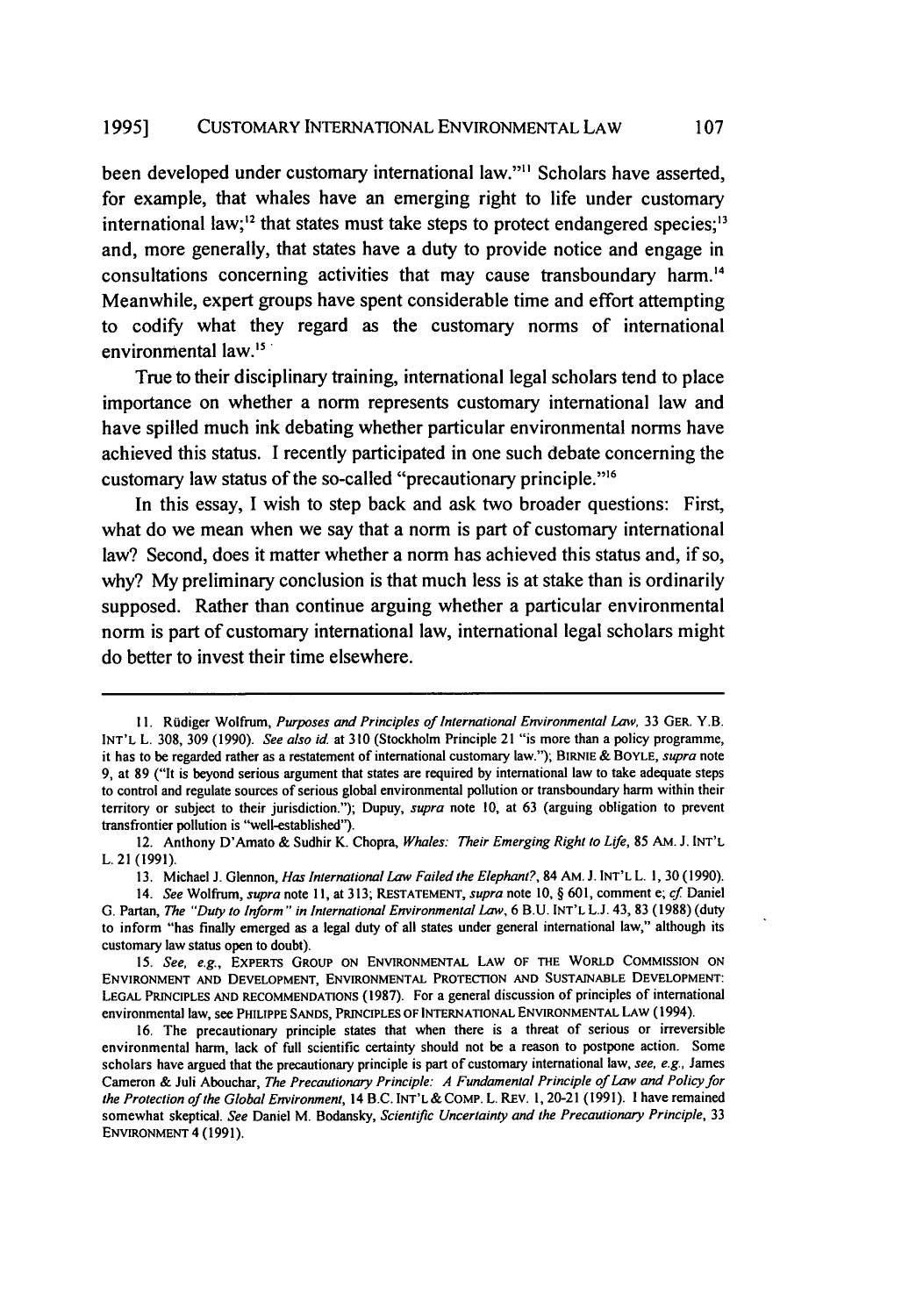b.

#### I. THE ORTHODOX ACCOUNT OF CUSTOMORY INTERNATIONAL LAW

In claiming that a norm, such as the duty to prevent transboundary harm or the precautionary principle, is part of customary law, what kind of claim is one making? According to the standard account of customary international law, claims about customary law are empirical claims about the ways that states (and other international actors<sup>17</sup>) regularly behave.<sup>18</sup> States, for example, generally grant immunity to foreign diplomats; refrain from exercising law enforcement functions in the territory of other states; and do not interfere with foreign vessels on the high seas. These represent significant regularities of behavior--apparently normatively based-amidst the extremely complex and often seemingly *ad hoc* interactions among states.

Anthony D'Amato, while departing in many respects from the standard account of customary international law, has forcefully captured its behavioral orientation:

To approach the subject of custom from the simplest starting point, we look at the international scene. We could have expected to see nothing but chaos and anarchy, everybody fighting with each other all the time and nobody having any idea about what's going on  $-$  in other words, Hobbes' state of nature. But instead we see regularity. We see for the most part peace and peaceful accommodations....

So we say to ourselves: "Aha! Something's going on here that's not explained." There is a systemic process here. . **.** . We are witnessing ordered behavior....

Well, that's our customary-law problem: to figure out what laws account for these regularities. And so we start looking at what states do and what they claim. The laws could be anything. We don't dictate what international law is; we look for it and find it out there in the real world. International law is implicit in the interactions of these state units. Somehow they're interacting in ways that tell us that there is regularity there. If we were physicists we would say the same

**<sup>17.</sup>** For example, international organizations, transnational corporations and other non-governmental groups.

<sup>18.</sup> Thus, according to the standard theory, uniform and consistent state practice is the basis of custom. Asylum (Colom. v. Peru), 1950 I.C.J. 266, 277 (describing custom as a "constant and uniform usage, accepted as law'). See generally KAROL WOLFKE, **CUSTOM IN PRESENT** INTERNATIONAL **LAW (2d** rev. ed. 1993).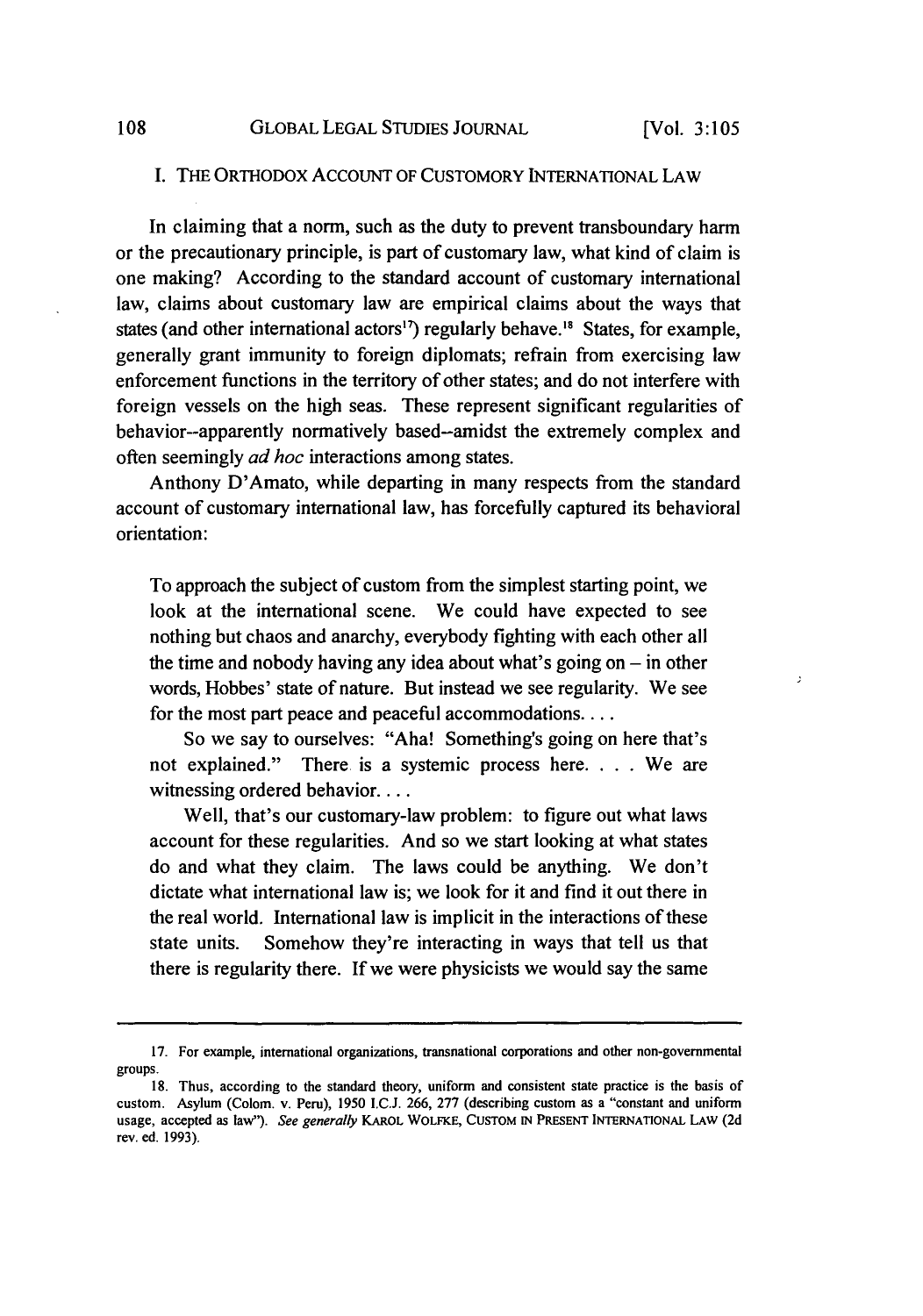thing. If we saw a bunch of microbes, and they were acting in a certain orderly fashion, we would say that there must be some laws regulating their behavior.... So today we're looking at states, and we say the same thing-that there are certain laws that seem to account for their regular behavior.<sup>19</sup>

In saying that customary rules represent regularities of behavior, several points should be noted. First, the approach is empirical rather than normative. It attempts to describe the existing norms that govern the relations among states, but does not advocate or prescribe new norms. Accordingly, it draws a clear distinction between *lex lata* (law as it is) and *lexferenda* (law as it should be). $20$ 

Second, customary rules are not equivalent to simple behavioral regularities. Behavioral regularities are like physical laws; they can be identified by an external observer, whose "view will be like the view of one who, having observed the working of a traffic signal in a busy street for some time, limits himself to saying that when the light turns red there is a high probability that the traffic will stop."<sup>21</sup> In contrast, the concept of following a rule has an internal as well as an external aspect: the red light is not merely a predictor or sign of traffic stopping; it is a *signal* for traffic to stop. The doctrine of *opinio juris* serves to introduce the internal point of view into the concept of customary international law: Customary norms depend not only on state practice (that is, on observable regularities of behavior), but also on acceptance of these regularities as law by states.

Finally, customary rules represent regularities, but not necessarily uniformities, of behavior. The behavioral approach requires a general congruence between rules and behavior.<sup>22</sup> If a purported rule says one thing and states generally do something else, one can no longer say that the rule "governs" behavior. Nevertheless, mistakes and violations of rules are possible.

**<sup>19.</sup>** Anthony D'Amato, *Seminar on the Theory of Customary International Law in* **INTERNATIONAL** LAW **ANTHOLOGY** 73, 74 (Anthony D'Amato ed., 1994).

<sup>20.</sup> *See* South West Africa, 1966 I.C.J. **3,** 34 (July 18) (drawing a sharp distinction between law and morality).

<sup>21.</sup> H.L.A. HART, **THE CONCEPT OF** LAW **87** (1961).

<sup>22.</sup> Cf. Military and Paramilitary Activities in and Against Nicaragua (Merits) (Nicar. v. U.S.), 1986 I.C.J. 4, 98 (June 27) ("The Court does not consider that, for a rule to **be** established as customary the corresponding practice must be in absolutely rigorous conformity with the **rule....** [Tihe Court deems it sufficient that the conduct of states should, in general, be consistent with such rules  $\dots$ .").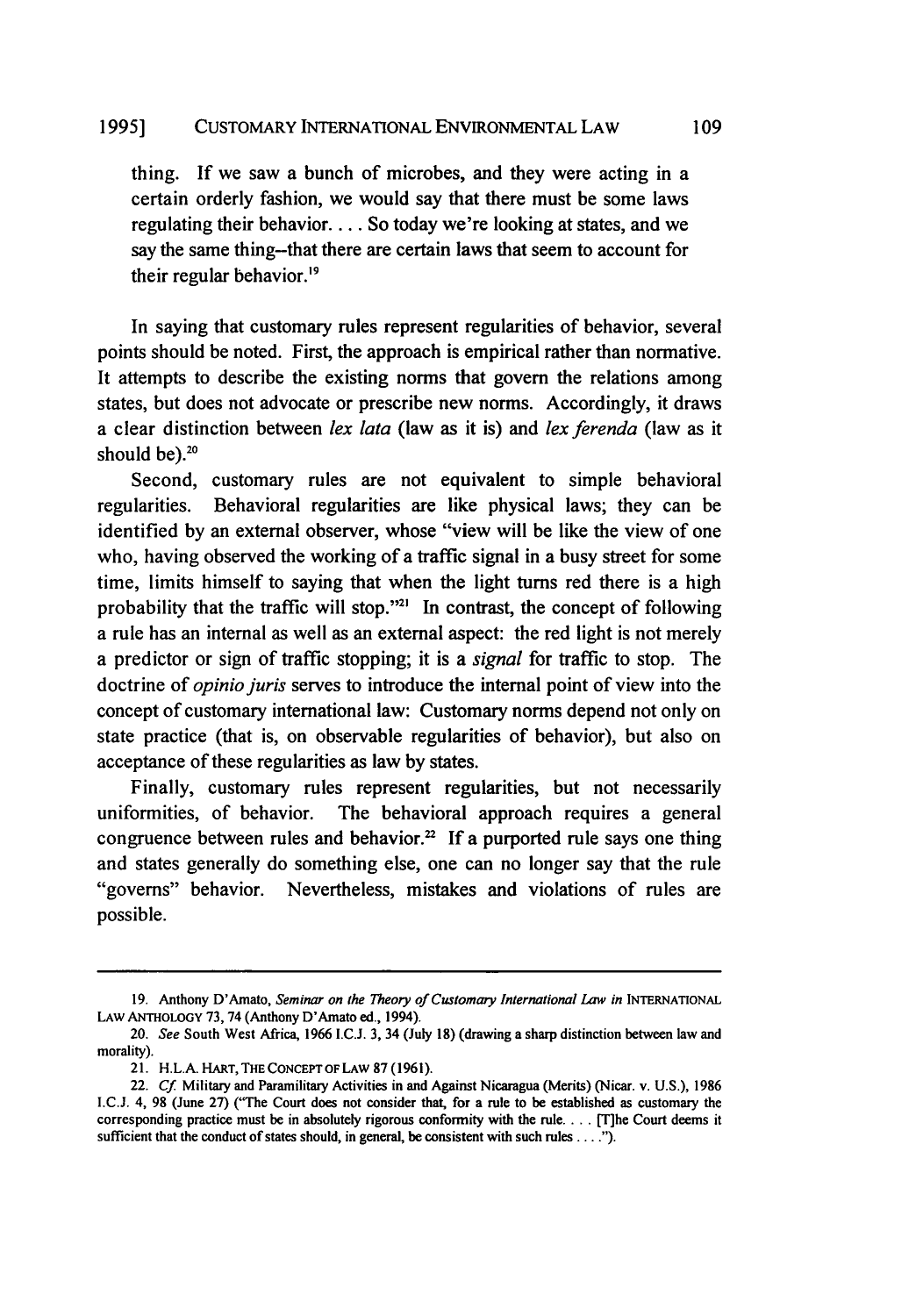GLOBAL LEGAL STUDIES JOURNAL

Although the concept of customary international law is often viewed as mystifying, $23$  the emergence and application of custom are commonplace occurrences. Language provides a good example. Every time we speak, we apply an extremely complex set of customary rules of grammar and usage. These rules are not legislated or enforced **by** any centralized body (the attempts of the French Academy notwithstanding $2<sup>24</sup>$ ). Instead, they emerge and continue to evolve through the regular practice of language users. Like any type of customary rule, they need to be identified and learned if one is to participate effectively in society.

In ascertaining customary law, our task is similar to that of a legal anthropologist who wishes to determine how an alien society works or of someone trying to understand a strange game or a foreign language. We must observe what actors do to see what regularities or patterns exist.<sup>25</sup> In watching a football game, for example, we might notice that players' actions seem to be divided into discrete "plays;" one side has the ball for several such plays in a row; during each play, the ball can be advanced **by** running or passing or kicking, and so on. Similarly, in learning a foreign language, we could try to observe how natives regularly use and combine words. This is presumably how infants learn vocabulary (if not grammar)-through induction from observed behavior.

Do the purported norms of customary international environmental law- such as the prohibition on transboundary harm-represent regularities in state behavior? Would the proverbial Martian coming to Earth<sup>26</sup> be able to induce these norms by observing what states do? The short answer seems to be "no."<sup>27</sup> Consider, for example, the duty to prevent transboundary pollution, generally viewed as one of the most firmly established norms of customary international environmental law. Although I am unaware of any systematic empirical study of this issue, transboundary pollution seems much more the

<sup>23.</sup> *See* **ANTHONY A. D'AMATO, THE CONCEPT OF CUSTOM IN INTERNATIONAL LAW** 4 (1971) **("The** questions of how custom comes into being and how it can be changed or modified are wrapped in mystery and illogic."); **G.J.H. VAN HOOF, RETHNKING THE SOURCES OF INTERNATIONAL LAW 85 (1983); WOLFKE,** *supra* note **18,** at xiii ("[]ntemational custom and customary law still raise the greatest number of doubts and controversies" of any type of international law).

<sup>24.</sup> The French Academy was founded in **1635 by** Cardinal Richelieu "to maintain the purity of the language **...** and to serve as the ultimate judge of approved usage." THE NEW COLUMBIA ENCYCLOPEDIA 1012 (William H. Harris & Judith **S.** Levey eds., **1975).**

*<sup>25.</sup>* **Cf.** Georg Schwarzenberger, *The Inductive Approach to International Law,* **60** HARv. L. REv. **539** (1947) (emphasizing study of judicial and arbitral decisions).

<sup>26.</sup> *See Thomas M. Franck, The Power of Legitimacy among Nations 41-42 (1990).* 

<sup>27.</sup> **Cf.** Schachter, supra note 9, at 462-63 (admitting that there is only fragmentary evidence that international environmental principles are supported by state practice and *opiniojuris).*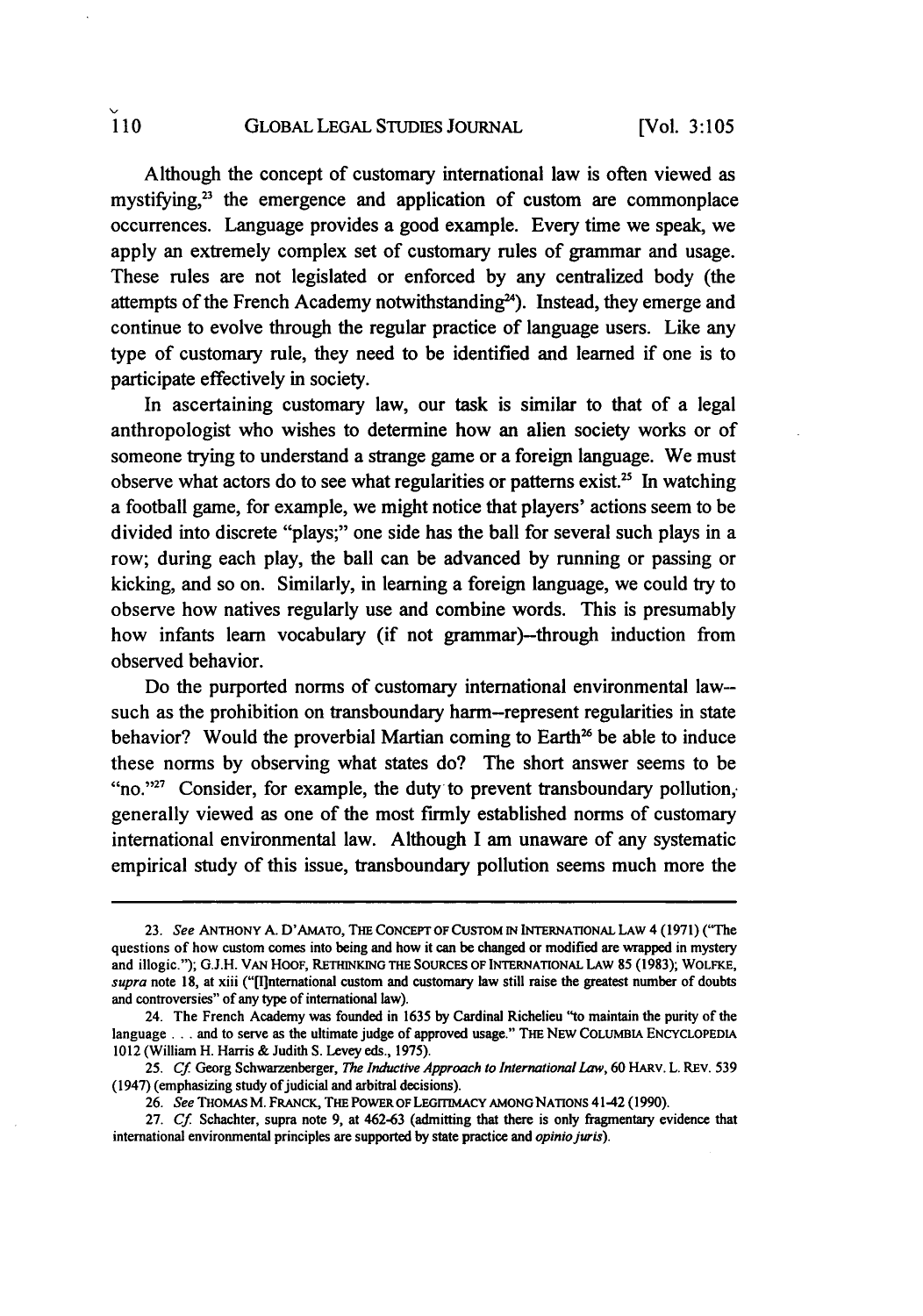rule than the exception in interstate relations. Pollutants continuously travel across most international borders through the air and by rivers and ocean currents. In a few cases, states have undertaken efforts to reduce these pollution flows-generally, through treaties.<sup>28</sup> Leaving aside the question of whether these treaties can create or are evidence of a customary norm, they apply to the relations among only a small fraction of the 180-plus countries of the world, and presumably cover only a small part of the total flow of transboundary pollution.<sup>29</sup> As Schachter concludes, "To say that a state has no right to injure the environment of another seems quixotic in the face of the great variety of transborder environmental harms that occur every day."<sup>30</sup>

If the putative rules of customary international environmental law reflected behavioral regularities, then they would have a predictive function. Based on these rules, for example, we could predict how a state would most likely behave when considering an activity with potential transboundary effects. The state would undertake an assessment, provide notice to and engage in consultations with potentially affected states, and not proceed if there were a significant risk of harm. Indeed, according to the precautionary principle, one would ordinarily expect states to refrain from actions that have the potential to cause substantial, irreversible harm even if significant uncertainties exist. Would these be sound predictions of state behavior? Quite the contrary. If one were a government lawyer providing advice to policy makers, reliance on the purported norms of customary international environmental law as the basis of one's predictions would constitute malpractice.

As a growing number of international legal scholars are recognizing, there is a divergence between the traditional theory of customary law, which emphasizes consistent and uniform state practice, and the norms generally espoused as "customary."3' Robert Jennings has observed, "Most of what we perversely persist in calling customary international law is not only *not*

30. *Id* at 463.

**<sup>28.</sup>** E.g., Convention on Long-Range Transboundary Air Pollution (LRTAP), Nov. 13, 1979, T.1.A.S. 10541, **18** I.L.M. 1442; Agreement Concerning Frontier Watercourses (Fin.-U.S.S.R.), Apr. 24, 1964, 537 **U.N.T.S.** 231. **If** any behavioral regularity were in the process of emerging, it would be that states negotiate treaties in response to transboundary pollution.

**<sup>29.</sup>** Schachter, supra note **9,** at 462 ("Environmental treaties, though numerous, are limited in scope and in participation. On the whole, they are not accepted as expressions of customary law and are regarded as binding for the parties alone.").

<sup>31.</sup> See, e.g., Hiram E. Chodosh, Neither Treaty Nor Custom: *The* Emergence of Declarative *International Law,* 26 TEx. **INT'L** L.J. **87** (1991); N.C.H. Dunbar, *The Myth of Customary International Law,* **8** AUSTRL. Y.B. INT'L L. 1 (1983); Stephen Zamora, *Is There Customary International Economic Law?,* 32 **GERMAN** Y.B. INT'L L. 9 (1989).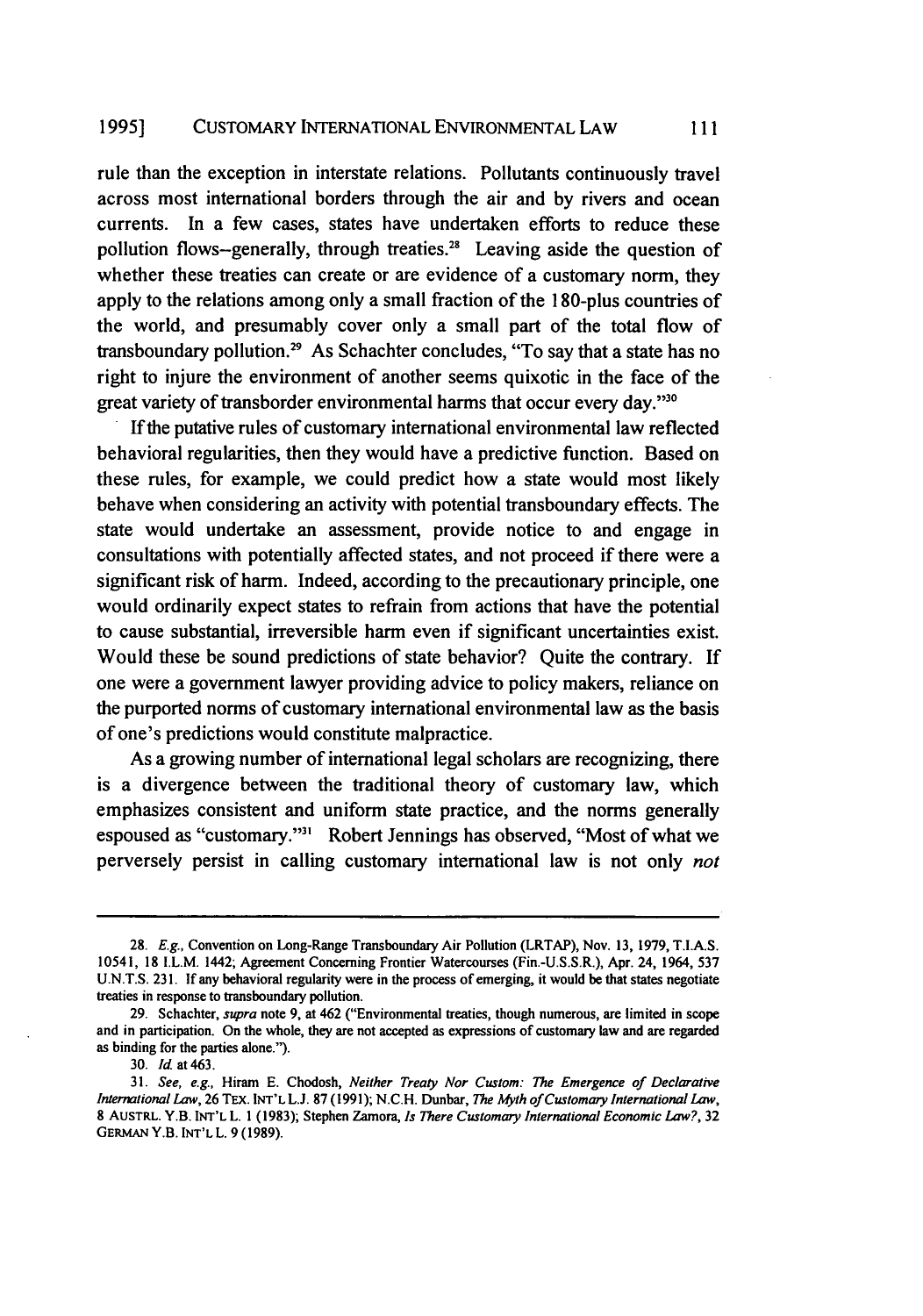customary law; it does not even faintly resemble a customary law."32 Torture is said to be prohibited **by** customary international **law33** even though it is common throughout the world.<sup>34</sup> Prompt, adequate, and effective compensation is held to be required **by** customary international **law35** even though this formula has seldom, if ever, been applied **by** states in actual expropriation cases.<sup>36</sup> Similarly, scholars characterize the duty to prevent transboundary pollution and the precautionary principle as customary obligations when there is little support for them in the actual behavior of states. As Jennings concludes, "Perhaps it is time to face squarely the fact that the orthodox tests of custom-practice and *opinio juris-are* often not only inadequate but even irrelevant for the identification of much new law today."<sup>37</sup>

#### II. "DECLARATIVE" INTERNATIONAL ENVIRONMENTAL LAW38

According to the orthodox account of customary international law, few principles of international environmental law qualify as customary. Does this mean that claims about customary international environmental law are simply mistaken? Perhaps, but I would suggest that these claims may instead reflect a different conception of customary international law--one that focuses on what states say rather than what they do. While writers pay lip service to the traditional account,<sup>39</sup> they are really discussing a very different kind of law.

Consider the methodology used to establish the existence of customary international environmental norms. According to the traditional account, one would need to undertake a systematic survey of state behavior to determine whether a norm is part of customary law. For example, with respect to the duties to assess activities that may cause transboundary harm and to notify

37. Robert Y. Jennings, *What Is International Law and How Do We Know It When We See I?,* 37 ANNUAIRE **SUISSE DE DROIT INTERNATIONAL** 59, 67 (1981).

<sup>32.</sup> Robert Y. Jennings, *The Identification of International Law, in* INTERNATIONAL LAW: TEACHING **AND PRACTICE** 3, 5 (Bin Cheng ed. ,1982) (emphasis in original).

<sup>33.</sup> *See, e.g,* Filartiga v. Pena-Irala, 630 F.2d 876 (1980).

<sup>34.</sup> *See* Bruno Simma & Philip Alston, *The Sources of* Human *Rights Law: Custom, Jus Cogens, and General Principles,* 12 AUSTRL. Y.B. **INT'L** L. 82, 91-92 (1992).

<sup>35.</sup> Patrick M. Norton, *A Law of the Future or a Law of the Past? Modern Tribunals and the International Law of Expropriation,* **85** Am. J. INT'L L. 474,488 (1991).

<sup>36.</sup> Generally expropriation cases have been resolved through lump sum settlements, in which considerably less than full compensation has been paid. **RIcHARD** LILLICH & BURNS WESTON, INTERNATIONAL CLAIMS: THEIR SETTLEMENT BY LUMP **SUM AGREEMENTS** (1975).

<sup>38.</sup> Chodosh, *supra* note 31.

<sup>39.</sup> *See, e.g.,* Dupuy, *supra* note 10, at 61 (admitting that "from a strict point of view," customary law should "consist only of those principles that receive a concrete application in the usual conduct and behavior of States.").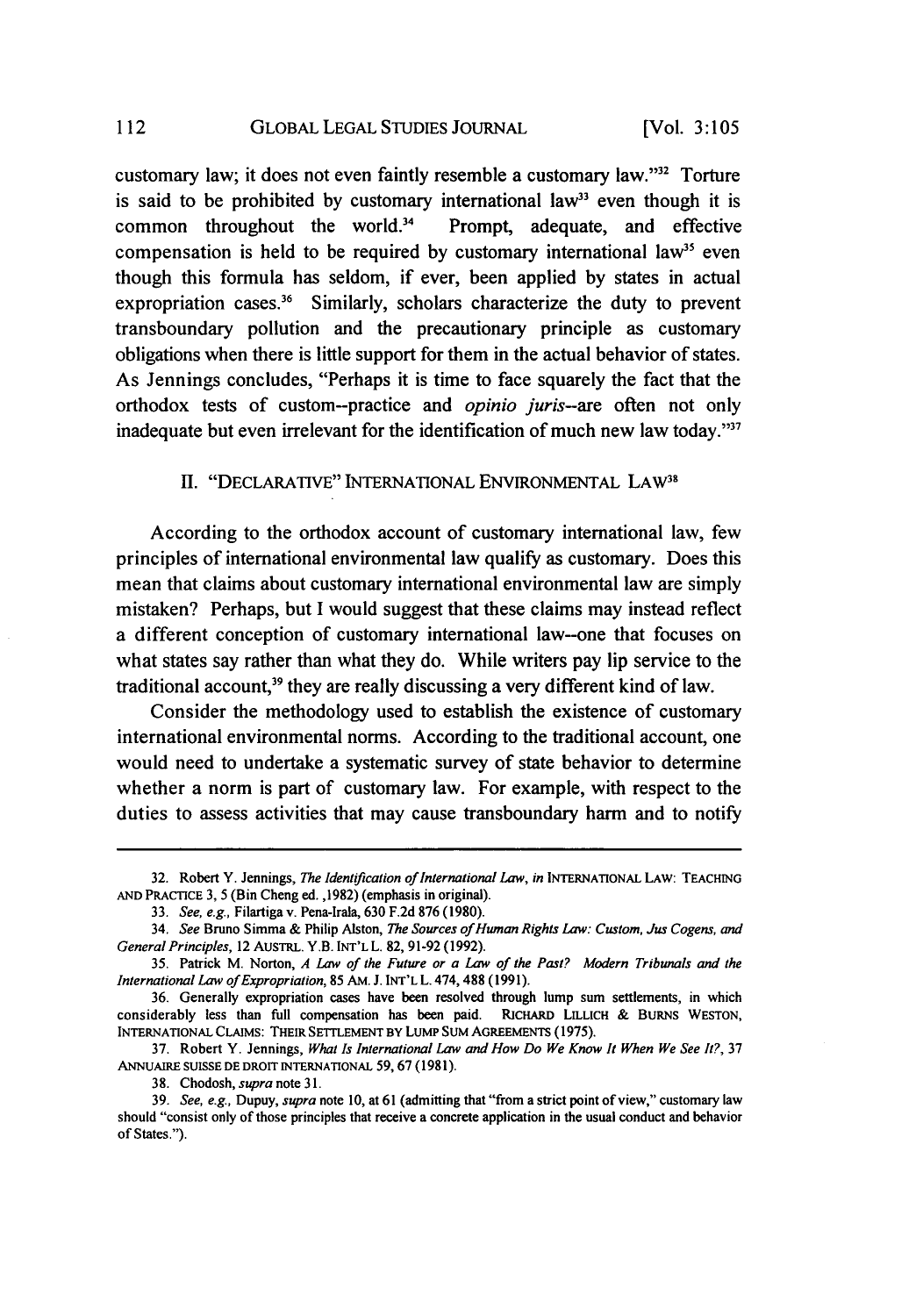potentially affected states, one would need to identify the set of activities that pose a significant risk of transboundary harm and then examine how often states undertake assessments and provide notifications. Similarly, with regard to the duty to prevent significant transboundary pollution, one would need to determine whether states regularly take action to limit the pollution escaping their borders.

Needless to say, attempting to induce the rules of customary international law directly from state practice would be a Herculean task.<sup>40</sup> While legal writers generally claim to adhere to the traditional account, their assertions about customary international law are not based on surveys of state behavior.<sup>41</sup> nor does their training as lawyers equip them for this task. Even when surveys of state practice are undertaken--by committees of the International Law Association for example--the reliability of these efforts is questionable.<sup>42</sup> If we really wanted systematic surveys of state practice, anthropologists and historians would likely do a better job.

Lawyers tend to be good, not at empirically studying behavior, but rather interpreting and utilizing texts-for example, cases, statutes, treaties, and resolutions. And, in writing about "customary" international law, this is exactly what international lawyers do. They base their arguments on both written and oral texts, produced in some cases by states, but often by non-state actors such as courts and arbitral panels,<sup>43</sup> intergovernmental and nongovernmental organizations,<sup>44</sup> and legal scholars. Their methodology is to

43. See Norton, supra note 35, at 497-98 ("Virtually all of the recent opinions [of the Iran-U.S. Claims Tribunal] have placed their principal reliance on judicial and arbitral precedents.").

44. The International Law Association and the Institute of International Law are examples.

<sup>40.</sup> Cf RONALD DwoRKrN, TAKING RIGHTS SERIOUSLY 105 (1977) (naming his ideal **judge** "Hercules"). Zamora comments that only the International Law Commission "in permanent session with armies of researchers could gather and sift through all the relevant evidence to establish, in a manner acceptable to social scientists, the existence of a rule of customary international law." See *Zamora,* supra note **31,** at **38.**

<sup>41.</sup> Schwarzenberger's comment, that "the immense material from which [international custom] may be gathered has hardly yet been touched **by** international lawyers," still rings true today. See Schwarzenberger, supra note **25,** at 563-64.

<sup>42.</sup> The following example from personal experience is illustrative. Currently, **I** serve on an International Law Association committee charged with examining coastal state jurisdiction over marine pollution. As the U.S. member, **I** was responsible for reporting on U.S. practice. Initially, **I** expected this would be a relatively straightforward task. The problem of coastal state jurisdiction is an old one, of which government officials are well aware and about which they might be expected to keep records. Nonetheless, it has proven surprisingly difficult to obtain systematic information about incidents of pollution of U.S. coastal waters **by** foreign vessels and the subsequent U.S. response. **If** this information is inaccessible with regard to the United States, think how much more difficult it must be to obtain for most other states. By necessity, my report focused on U.S. legislation and regulations, with only anecdotal information about actual pollution incidents.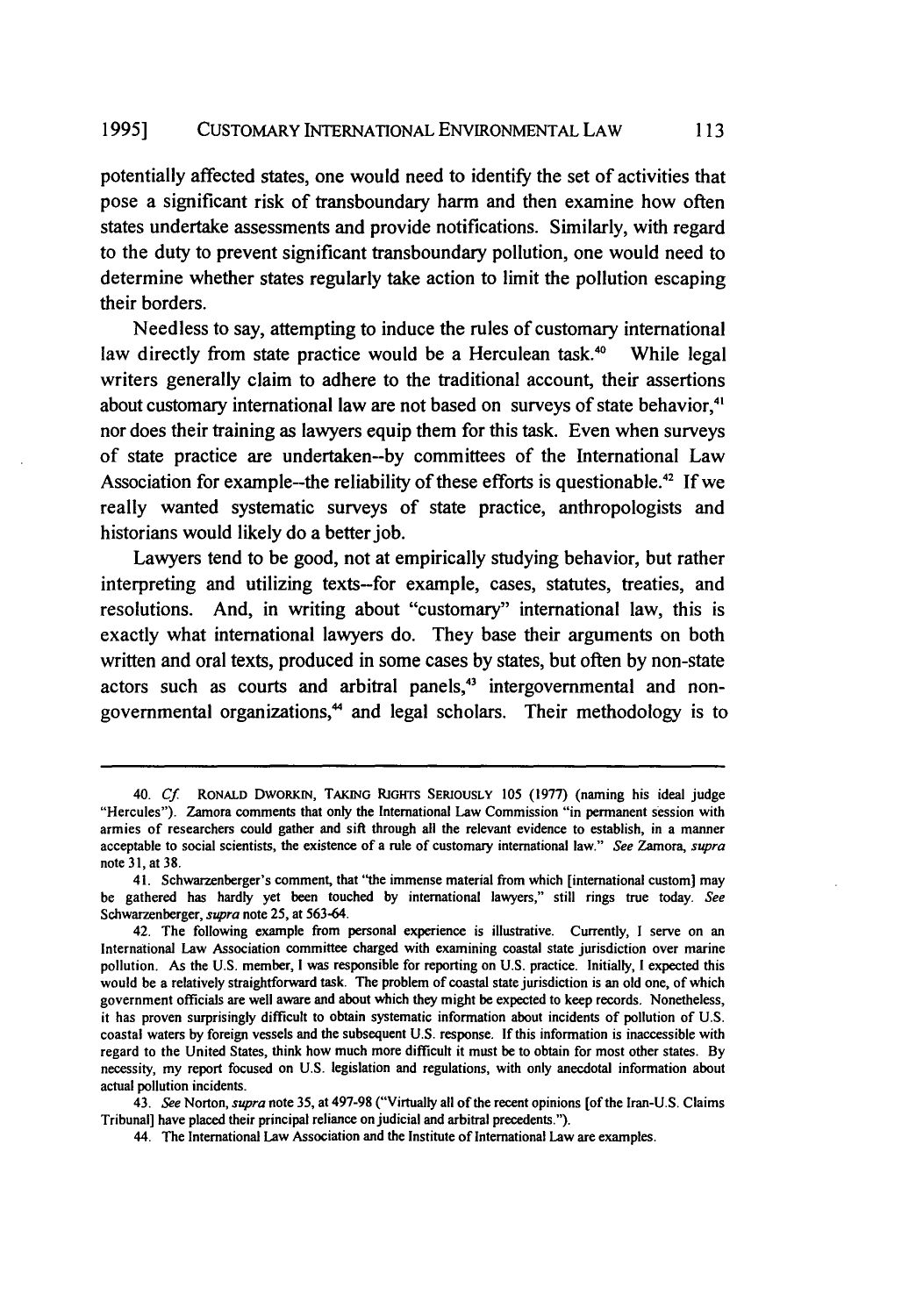collate these texts to see whether a critical mass of authority exists in support of a given norm. **A** perusal of any work on customary international environmental law confirms that this methodology is the rule, not the exception. At most, scholars cite one or two celebrated incidents, such as the Chernobyl or Sandoz accidents, but provide little or no analysis of whether these incidents typify state behavior. The International Law Association, for example, concluded that the duty to notify was a norm of customary international law, citing only seven examples of state practice,<sup>45</sup> out of the presumably countless instances in which states have undertaken activities with a significant risk of transboundary harm. Instead, emphasis was placed on the various resolutions and treaties in which the putative customary norm appeared.<sup>46</sup>

Discussions of the duty to prevent transboundary pollution provide another good example of this methodology. Generally, writers begin **by** citing *Trail Smelter*<sup>47</sup> which after more than fifty years is still the only case in which a state was held internationally responsible for causing transboundary harm.<sup>48</sup> Writers then cite to Principle 21 of the Stockholm Declaration,<sup>49</sup> now joined **by** the recent reiteration of this principle (very slightly modified) in the **1992** Rio Declaration.<sup>50</sup> For good measure, references are also usually included to the **O.E.C.D.** Council Recommendation Concerning Transfrontier Pollution,"

114

*<sup>45.</sup> See* Partan, *supra* note 14, at 51. Three of these examples were based on treaties. Even with respect to the four instances of notification not based on treaty, whether these were made out of a sense of international legal obligation is, according to Partan, "problematical" and "entirely speculative." *Id.* at 54. 46. *Id.* at 51-53.

<sup>47.</sup> Trail Smelter (U.S. v. Can.), 3 R.I.A.A. 1938, 1965 (Mar. 11, 1941) ("[N]o State has the right to use or permit the use of its territory in such a manner as to cause injury... in or to the territory of another or of the properties or persons therein, when the case is of serious consequence and the injury is established by clear and convincing evidence.").

<sup>48.</sup> The *Corfu Channel Case* (U.K. v. Alb.), 1949 l.C.J. 4 (judgment of Apr. 9), also cited by most scholars in support of the duty to prevent transboundary environmental harm, did not involve transboundary pollution. Instead, it enunciated the more general principle that a state may not knowingly allow its territory to be used to injure another state. *Id* at 22.

<sup>49.</sup> Stockholm Declaration on the Human Environment, princ. 21, REPORT OF THE UNITED NATIONS **CONFERENCE** ON THE HUMAN ENVIRONMENT, Stockholm, June 5-16, 1972, U.N. Doc. A/CONF.48/14/Rev.1, U.N. Sales No. E.73.11.A.14, pt. **1,** ch. 1 (1973), reprinted in 11 I.L.M. 1416 (1972) ("States have **...** the responsibility to ensure that activities within their jurisdiction or control do not cause damage to the environment of other States or of areas beyond the limits of national jurisdiction.").

<sup>50.</sup> Rio Declaration on Environment and Development, U.N. Doc. A/CONF.151/5/Rev.1 (1992), 31 I.L.M. 876.

*<sup>5</sup>* **1.** OECD Council Recommendation C(74)224, Nov. 14, 1974, Title B(2), in OECD, OECD **AND** THE ENVIRONMENT 142 (1986) (states "should, individually and jointly, take all appropriate measures to prevent and control transfrontier pollution").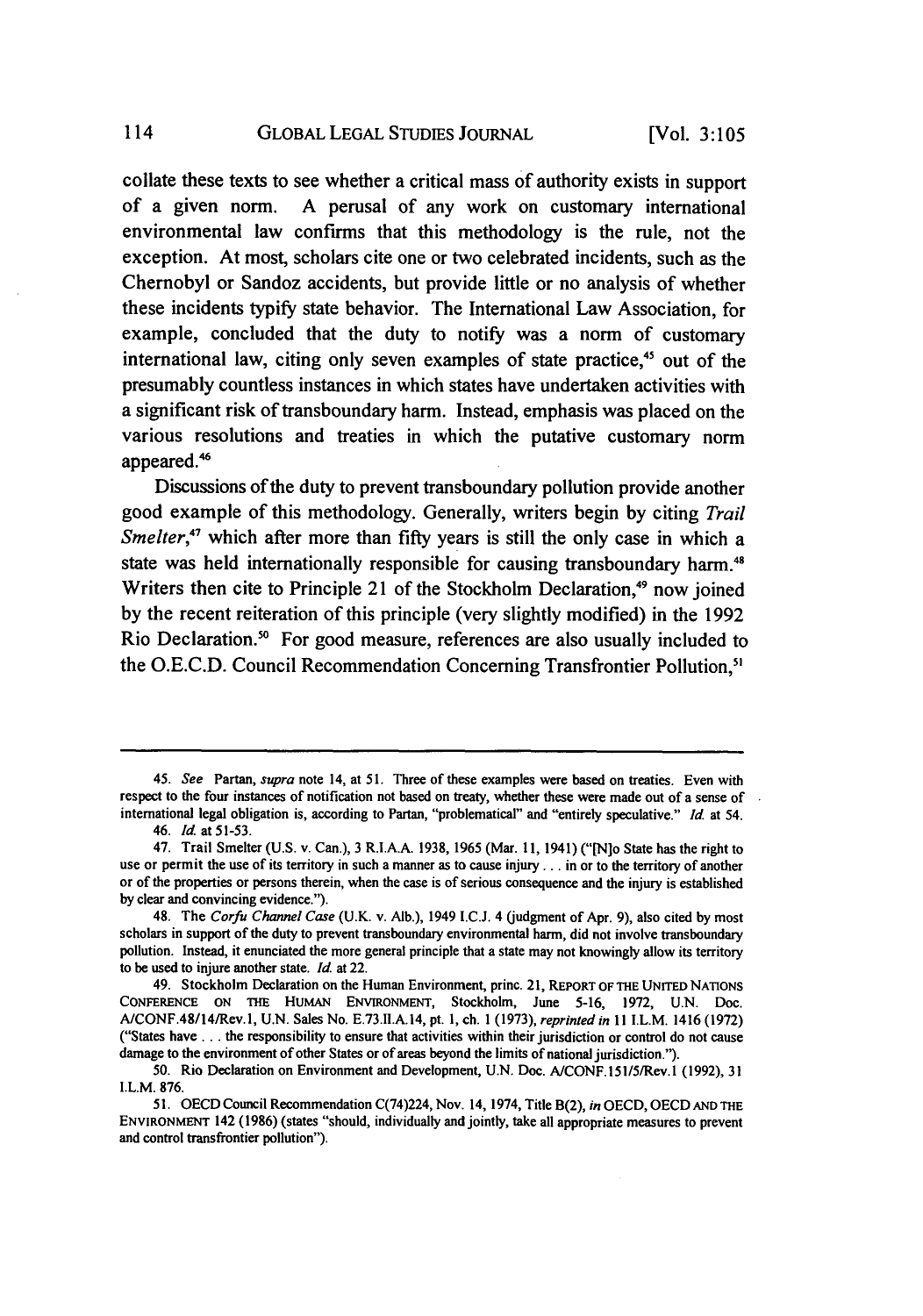U.N. General Assembly resolutions,<sup>52</sup> the International Law Association's Montreal Rules of International Law Applicable to Transfrontier Pollution.<sup>53</sup> various treaties,<sup>54</sup> and the numerous international law scholars who have asserted that customary law imposes a duty to prevent transboundary environmental harm.<sup>55</sup>

Of course, the focus on verbal rather than physical practice could reflect not a search for a different type of legal norm, but merely a methodology for discovering the rules of state behavior. Just as one might find it easier to learn the rules of cricket by studying a rules book or by asking someone familiar with the game rather than through direct observation and induction, it may be easier to apprehend the rules of state behavior by studying what states say about customary law rather than by directly observing what they do. This would be an appropriate methodology when a state's statements and actions are congruent; when state declarations are a good guide to behavior. In the environmental realm, however, verbal claims and physical behavior often diverge. States acknowledge a duty to prevent significant transboundary harm, but continue to cause such harm; they accept resolutions recommending assessments and notification, but seldom act accordingly. Consequently, studying verbal practice appears to be a misguided methodology for discovering behavior regularities.

In my view, the focus by scholars on verbal practice is not merely methodological; it represents a fundamentally different ontology of international law-one that is discursive rather than behavioral in orientation. International environmental norms reflect not how states regularly behave, but how states speak to one another. They represent the evaluative standards used by states to justify their actions and to criticize the actions of others. Writers

<sup>52.</sup> E.g., Co-operation in the Field of Environment Concerning Natural Resources Shared **by** Two or More States, **G.A.** Res. **3129** (XXVIII), U.N. GAOR Supp. (No. **30A), U.N.** Doc. **A/9030/Add.** 1 **(1973).**

**<sup>53.</sup>** Montreal Rules of International Law Applicable to Transfrontier Pollution, art. **3(1),** Int'l Law Assn., Rep. 60th Conf., at **1-3** (1982) ("States are in their legitimate activities under an obligation to prevent, abate, and control transfrontier pollution to such an extent that no substantial injury is caused in the territory of another State.").

<sup>54.</sup> E.g., U.N. Convention on the Law of the Sea, Dec. 10, **1982,** art. 194(2), U.N. Doc. A/Conf.62/121, 21 I.L.M. 1261 **(1982)** ("States shall take all measures necessary to ensure that activities under their jurisdiction or control are conducted so as not to cause damage **by** pollution to other States and their environment.").

<sup>55.</sup> See, e.g., BIRNIE & BOYLE, *supra* note 9, at 89-95. Dupuy, for example, cites the Trail Smelter and *Corfu Channel* cases, Stockholm Principle 21, several U.N. General Assembly resolutions, OECD Council recommendations, the Helsinki Final Act, and the UNEP Draft Principles of Conduct on Shared Natural Resources. Dupuy, supra note 10, at 64-65. As far as "concrete cases" of state practice are concerned, however, he notes that states "seem partly to ignore" the rule prohibiting transboundary pollution. *Id.* at 66.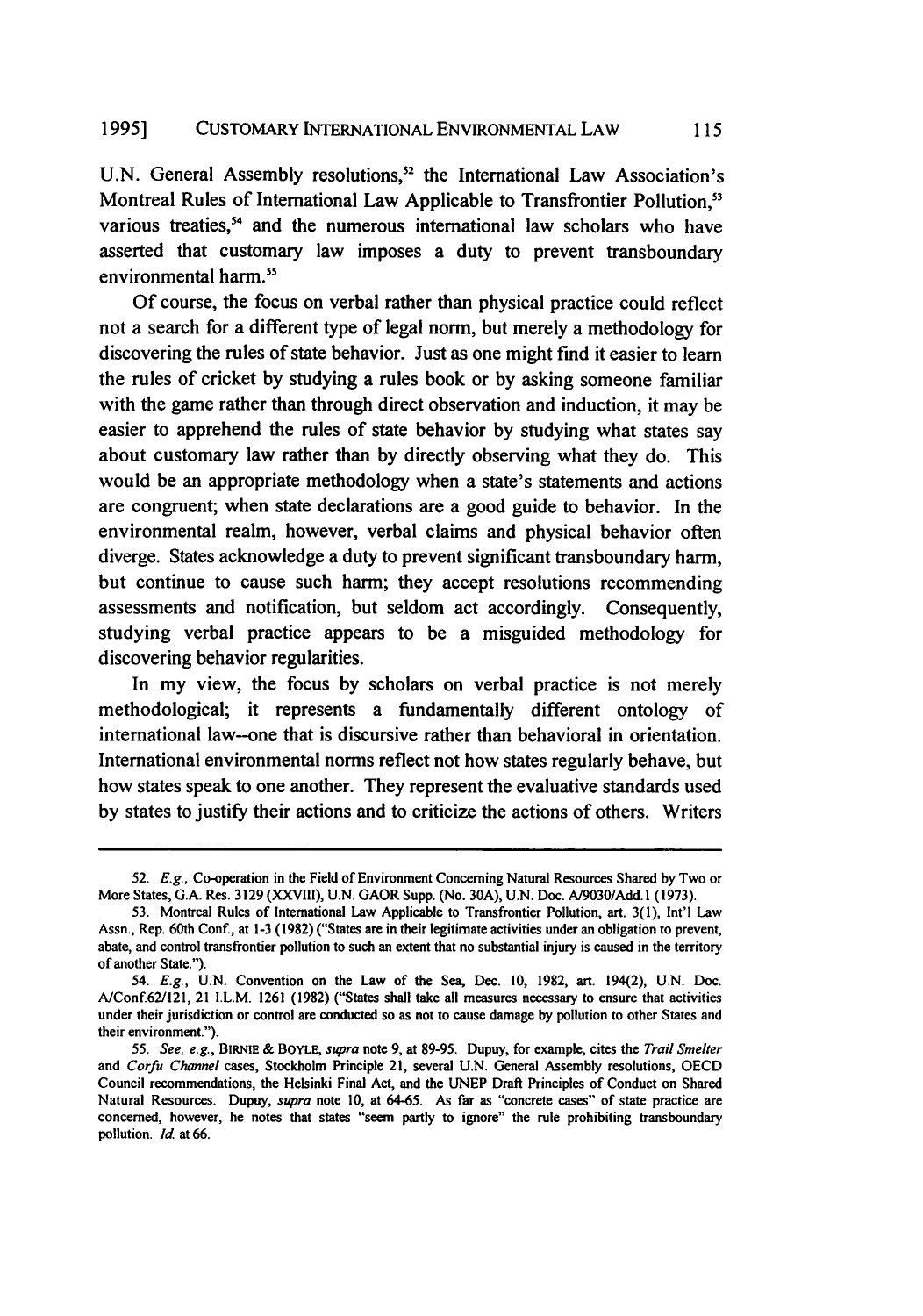persist in characterizing these norms as "customary," the catch-all term generally applied to any non-treaty norm,<sup>56</sup> but it would be more accurate to distinguish this type of norm from custom. Chodosh has suggested the term "declarative law.""' **A** more pointed characterization is "myth system,""8 since these norms represent the collective ideals of the international community, which at present have the quality of fictions or half-truths.<sup>59</sup>

#### **III.** THE ROLE OF "DECLARATIVE" LAW

Assuming that so-called customary international environmental norms represent regularities in discourse rather than regularities in state behavior, what difference then do these norms make? Should we care about whether this myth system counts as international law and, if so, why?

In thinking about these questions, it is useful to distinguish between three ways to implement and enforce legal norms: **by** courts and arbitral tribunals (third-party control); through voluntary compliance (first-party control); and through interactions among the subjects of the legal system (second-party control).<sup>60</sup> Third-party control--the paradigm of domestic legal systems--is the easiest situation. Where the possibility of adjudication or arbitration exists, the distinction between legal and non-legal norms matters, since courts will

<sup>56.</sup> See Chodosh, supra note 31, at 88. Another possibility is that these norms represent "general principles of law." See Partan, supra note 14, at 72 (duty to inform is a general principle of law). This at least brings them under the rubric of one of the accepted sources of international law (although arguably with little advance in understanding, since the category of "general principles" has no well-accepted meaning). Cf. Schwarzenberger, supra note 25, at 549 (criticizing the resort to general principles of law as a means of avoiding the need to research state practice). Most international environmental principles, however, do not fit within any of the proposed theories of "general principles of law." They are not principles of legal logic, nor do they appear to represent principles common to most national legal systems. Although traces of the precautionary principle can be found in U.S. and European environmental law, generalizing from this to the rest of the world reflects a Eurocentric view. TIMOTHY O'RoRDAN & JAMES CAMERON, INTERPRETING THE PRECAUTIONARY PRINCIPLE (1994). Finally, they do not represent principles of natural law. Although their proponents tend to defend them in natural law terms (i.e., as necessary to cope with international environmental problems), the primary authority for their legal status is positivist. Scholars justify these norms not in terms of abstract justice, but by reference to certain kinds of evidence, including U.N. General Assembly resolutions, treaties, reports of experts groups, and the writings of other international law scholars.

<sup>57.</sup> Chodosh, supra note 31.

<sup>58.</sup> W. MICHAEL **REISMAN, FOLDED LIES** 15-36 (1979) (discussing the difference between "myth system" and "operational code").

<sup>59.</sup> AMERICAN HERITAGE DICTIONARY 1196 (3d ed. 1992) (defining "myth" as a story "delineating the psychology, customs, or ideals of society" and as "a fiction or half-truth, especially one that forms part of an ideology").

<sup>60.</sup> See ROBERT C. ELLICKSON, ORDER WITHOUT LAW: HOW **NEIGHBORS** SETTLE DISPUTES 126-27 (1991) (distinguishing between systems of first-, second-, and third-party control).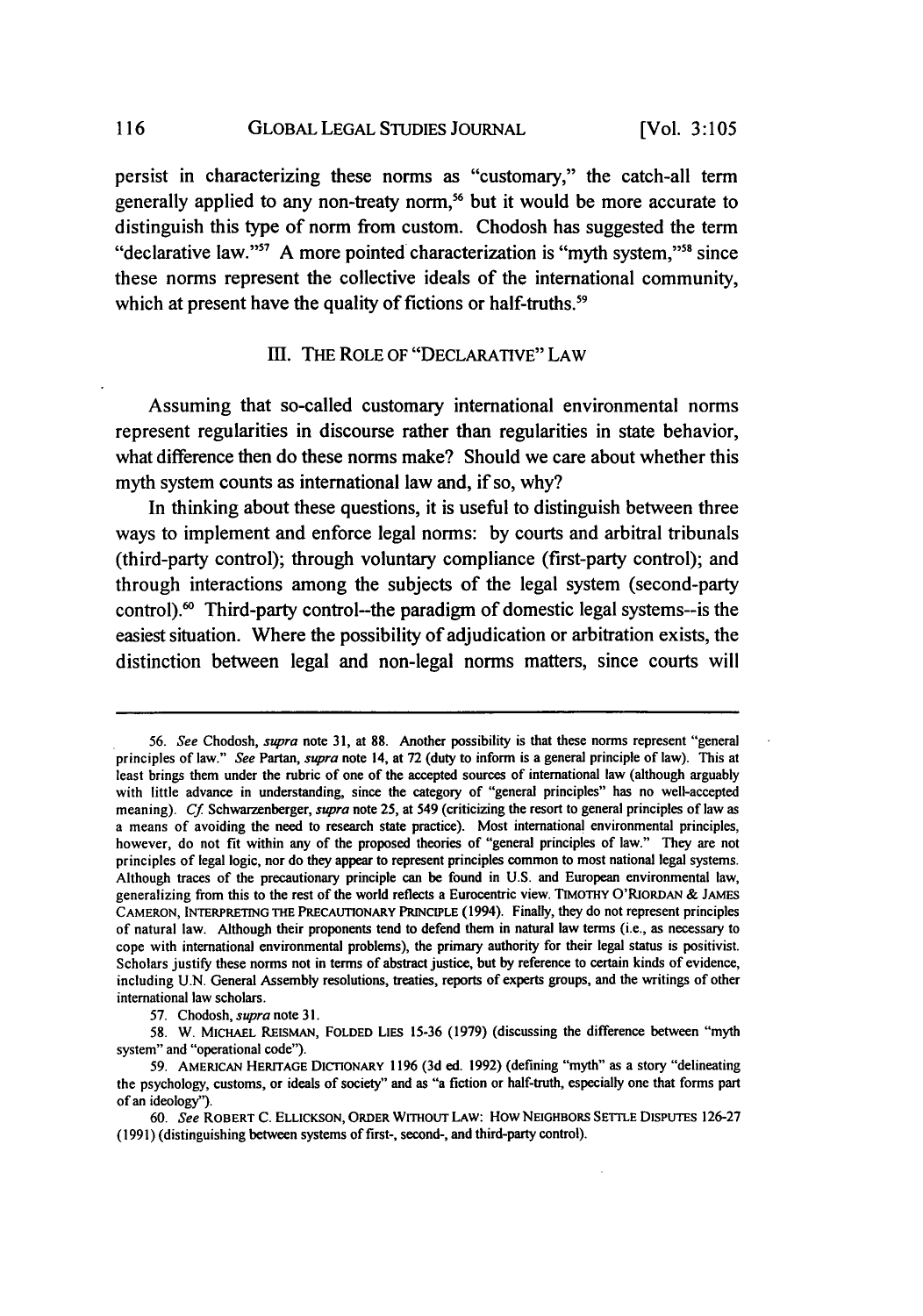enforce legal but not non-legal norms.<sup>61</sup> Debates about whether a norm is part of international law are not purely academic, for if one can convince a court that a norm represents the law, then that court can apply and enforce the norm.

A good illustration is the *Filartiga v. Pena-Irala* case,<sup>62</sup> in which the plaintiff persuaded the Second Circuit Court of Appeals that customary international law prohibits torture. The possibility of judicial enforcement gave significance to the debate about whether the prohibition on torture is customary. The same situation prevails in the Iran-U.S. Claims Tribunal, which has applied the "prompt, adequate and effective" compensation formula as part of customary international law.63

In my view, most writers on customary international environmental law instinctively assume a state of affairs where third-party dispute resolution is available, and subconsciously address their arguments to legal decisionmakers, such as courts and arbitrators.<sup>64</sup> These legal decisionmakers are the real target audience for the voluminous writings on customary international environmental law.<sup>65</sup> The problem is that courts and arbitral tribunals currently play only a relatively minor role in addressing international environmental issues.<sup>66</sup> Third-party dispute resolution has resolved few environmental problems.67 That is why *Trail Smelter* must bear such a heavy load in current scholarship on customary international environmental law. The establishment of an environmental chamber of the International Court of Justice and the recent cases between Nauru and Australia and between Hungary and Slovakia may signal the emergence of a greater judicial role. But, at present, legal discourse that presupposes a judicial audience plays to a largely empty house.

**Of** course, even when judicial enforcement is unavailable, norms may still affect behavior by exerting a compliance pull on states.<sup>68</sup> Non-legal as well as

**<sup>61.</sup>** *See* Bothe, *supra* note **8,** at **87.**

**<sup>62.</sup>** Filartiga v. Pena-Irala, **630 F.2d 876 (1980).**

**<sup>63.</sup>** Sedco v. National Iranian Oil Co., **10 IRAN-U.S. CL. TRIB.** REP. **180 (1986 1), 25** I.L.M. **629, 631 (1986).**

<sup>64.</sup> Legal arguments are also addressed to legislatures, but here the arguments are normative rather than descriptive; they concern what the law *should* be, not what it *is.*

*<sup>65.</sup> See* Hans Baade, *Codes of Conduct for Multinational Enterprises: An Introductory Survey, in* **LEGAL** PROBLEMS OF **CODES** OF CONDUCT FOR MULTINATIONAL ENTERPRISE 407, 413 (Norbert **Horn** ed., **1980)** ("[W]henever the volume of learned comment outstrips the supply of 'hard' decisional law, and especially wherever scholarly discussion starts to feed on itself, it loses touch with reality.").

**<sup>66.</sup>** In a few international regimes, such as the European Union and the World Trade Organization, the situation is different, but these regimes remain the exception.

**<sup>67.</sup>** Thus far, domestic courts have infrequently applied international environmental norms, in contrast to human rights norms, which have often been the subject of litigation in **U.S.** courts.

**<sup>68.</sup>** *See* FRANCK, *supra* note **26.** This factor is stressed **by** Mary Ellen O'Connell, *Enforcement and the Success of International Environmental Law,* **3 IND. J.** GLOBAL **LEGAL STUD.** 47 **(1995).**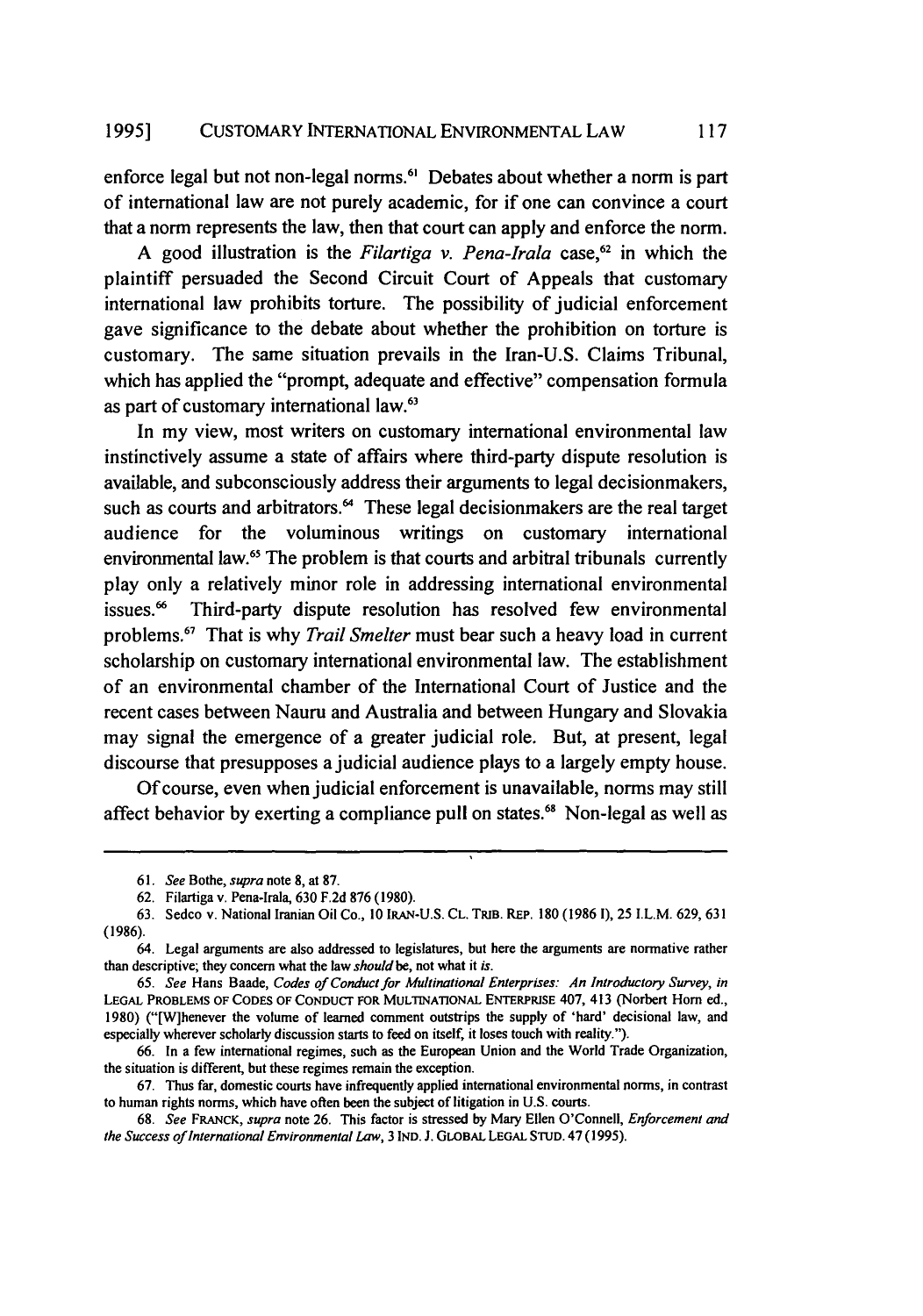legal norms may exert such a pull. Moral norms, for example, can influence behavior through the operation of conscience.<sup>69</sup> But, arguably, the legal status of a norm enhances its influence.<sup>70</sup> If people feel that the "secondary" rules for the creation of law are legitimate, then they are likely to accept a rule produced through that lawmaking process, whether they like the substance of the rule or not. Much compliance with law results from this voluntary mechanism.<sup>71</sup>

Does declarative international environmental law exert a significant compliance pull on states? Again, I am not aware of any empirical studies of this question, but my intuition is that the answer is no. First, at least some important states do not accept the secondary rule of law formation underlying declarative law--*i.e.*, that commonly repeated statements in treaties, declarations, and the like create general norms of behavior, applicable to the entire range of state action, not just the more specific areas where the norms were originally propounded. Second, in the absence of judicial enforcement, customary norms must have a relatively high degree of specificity in order to exert a constraining influence on states.<sup>72</sup> Indeed, the determinacy of norms-the degree to which they establish certainty of expectations about future action--may influence compliance more than their legal or non-legal character. The declarative rules of international environmental law, however, are very general and provide little specific guidance to states.<sup>73</sup> States are told, for example, to avoid significant transboundary pollution, but what constitutes "significant"? They ought to undertake precautionary action, but in what circumstances and to what degree? As a result of this vagueness, states may basically do what they like and argue that their actions are consistent with customary international law.

Given the rarity of third-party dispute resolution, and the weak compliance pull exerted by "declarative" international environmental norms, the biggest

<sup>69.</sup> Similarly, political obligations undertaken in solemn form, such as the Helsinki Final Act, are often taken seriously by states and exert a compliance pull. Bothe, *supra* note 8, at 85.

<sup>70.</sup> *Id.* at 78 (states find it somewhat easier not to comply with resolutions that are not legally binding, but this is only one factor among many in determining actual compliance).

**<sup>71.</sup>** *See* TOM TYLER, WHY PEOPLE OBEY THE LAW (1990).

<sup>72.</sup> *See* FRANCK, *supra* note 26, at 52 (arguing that the determinacy of rules is an important factor in their legitimacy).

<sup>73.</sup> *See Developments* in *the Law-International Environmental Law,* 104 HARV. L. REv. 1484, 1504- 05 (1991); Ian Brownlie, *A Survey of International Customary Rules of Environmental Protection,* 13 NAT. RESOURCES J. 179, 179 (1973). Dupuy argues that customary international environmental norms are no more vague than domestic norms such as good faith or due process. Dupuy, *supra* note 10, at 69. The difference, however, is that courts can give more specific meaning to domestic norms in the context of concrete cases. In contrast, the general unavailability of international adjudication implies that norms such as the duty to prevent transboundary pollution remain vague.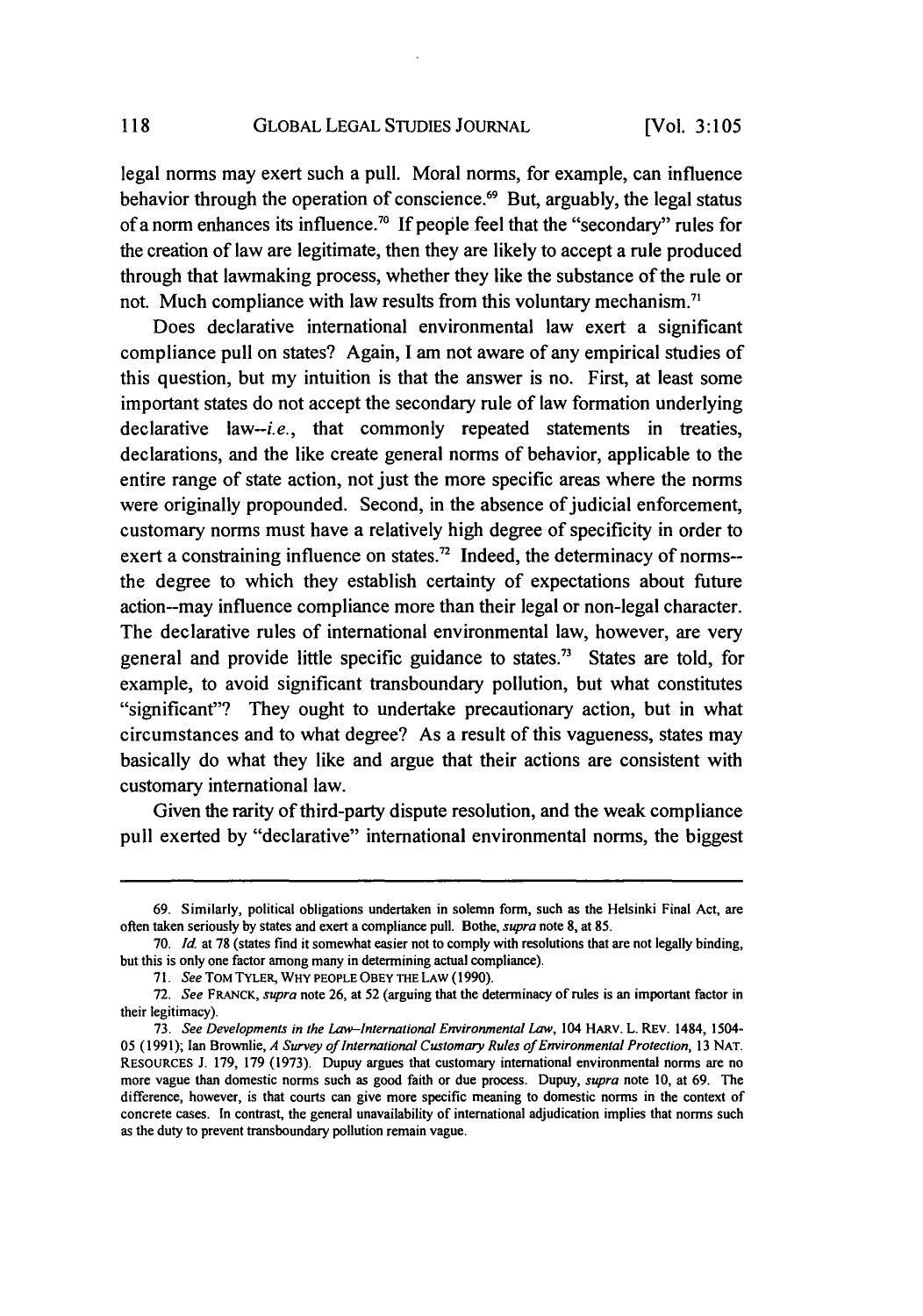potential influence of these norms is on second-party control mechanisms. Most international environmental issues are resolved through mechanisms such as negotiations, rather than through third-party dispute settlement or unilateral changes of behavior. In this second-party control process, international environmental norms can play a significant role by setting the terms of the debate, providing evaluative standards, serving as a basis to criticize other states' actions, and establishing a framework of principles within which negotiations may take place to develop more specific norms, usually in treaties. Consider, for example, the role of the duty to prevent transboundary harm in the U.S.-Canada acid rain dispute. This norm did not directly constrain the United States; but it arguably had an indirect effect by providing a shared normative framework for the negotiations that led ultimately to the 1991 U.S.-Canada Air Quality Agreement. 74 To the extent the norm influenced state behavior, it was through this indirect mechanism.

My hypothesis, however, is that these functions of international environmental norms do not depend on a norm's legal status. Whether the duty to prevent transboundary pollution or the precautionary principle are part of customary international law, they will set the terms of international discussions and serve as the framework for negotiations. If so, the current debates over the legal versus non-legal status of these norms are of little consequence. They would matter if dispute resolution were more prevalent. But so long as courts and arbitrators play a minor role, these debates will remain a sideshow. Rather than continue them, our time and efforts would be better spent attempting to translate the general norms of international environmental relations into concrete treaties and actions.

<sup>74.</sup> U.S.-Canada Air Quality Agreement, Mar. **31, 1991,30** I.L.M. **676 (1991).**